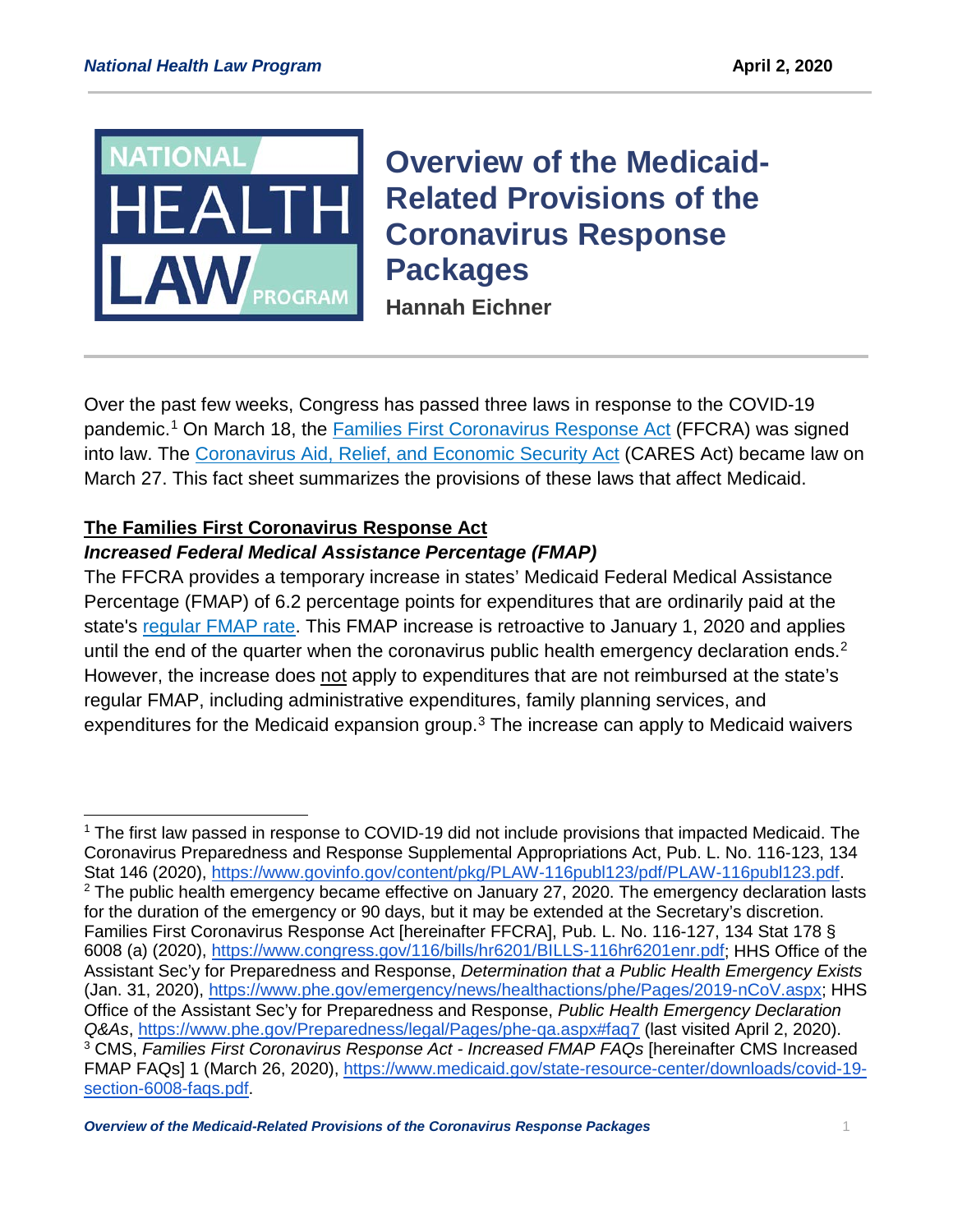and section 1115 demonstrations, so long as the expenditures are matched at the state's regular FMAP.[4](#page-1-0)

States will also receive an increase in their Children's Health Insurance Program (CHIP) match rates. Because of CHIP's existing enhanced FMAP, the increase under FFCRA is up to 4.34 percentage points. Some states may receive slightly less of an increase, as no state can receive a CHIP FMAP above 100%.<sup>[5](#page-1-1)</sup>

Since territories operate under capped Medicaid funding, the law included an increase in the Medicaid allotments for the territories, in addition to the FMAP increase. [6](#page-1-2)

### *Maintenance of Effort Provision*

To be eligible for the increased FMAP, states must meet strong maintenance of effort (MOE) requirements. The MOE includes four components, and is designed to ensure individuals are able to get and stay covered during this crisis.

First, **states are required not to implement "eligibility standards, methodologies, or procedures" that are more restrictive than those the state had in effect on January 1, 2020**. [7](#page-1-3)

Second, **states are not permitted to disenroll anyone enrolled in Medicaid as of March 18, 2020, or who enrolls during the period of the public health emergency**, unless the person voluntarily requests their coverage be terminated or the person is no longer a state resident.<sup>[8](#page-1-4)</sup> This requirement applies regardless of any changes in circumstances that would otherwise have resulted in coverage termination.[9](#page-1-5)

If the state has already terminated coverage for individuals enrolled as of March 18, the state is – at a minimum – required to contact those individuals to inform them of their continued eligibility and encourage them to reapply. If feasible, the state should automatically reinstate these individuals, and states should suspend any terminations scheduled to automatically

<span id="page-1-0"></span> <sup>4</sup> CMS Increased FMAP FAQs at 3.

<span id="page-1-1"></span><sup>5</sup> CMS Increased FMAP FAQs at 2.

<span id="page-1-2"></span><sup>6</sup> FFCRA § 6009. (The territories that operate under capped funding are American Samoa, Guam, the Commonwealth of the Northern Mariana Islands, Puerto Rico, and the U.S. Virgin Islands. All Medicaidrelated provisions of the FFCRA and CARES Act treat the District of Columbia as a state, although some other provisions of the CARES Act treat the District of Columbia as a territory.)  $7$  FFCRA § 6008(b)(1).

<span id="page-1-4"></span><span id="page-1-3"></span> $8$  FFCRA § 6008(b)(3).

<span id="page-1-5"></span><sup>9</sup> CMS Increased FMAP FAQs at 5.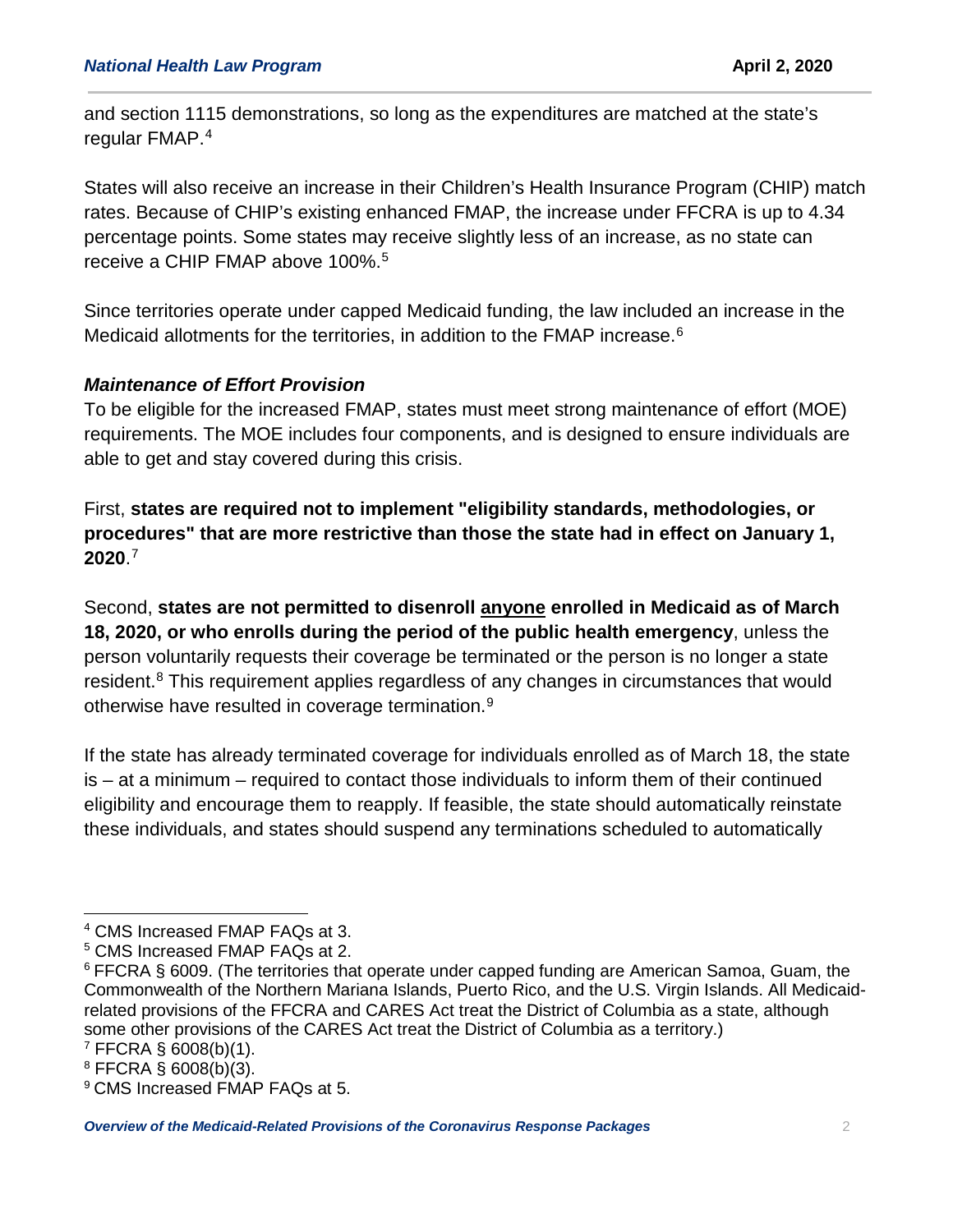occur during the emergency period. Individuals who were previously determined ineligible who continued to receive services pending appeals (as of March 18) must also remain enrolled.<sup>[10](#page-2-0)</sup> States can move an individual to an eligibility group with increased benefits during the national emergency if they experience a change in circumstances. However, the state may not decrease an individual's benefits.<sup>[11](#page-2-1)</sup> For example, in [states](https://www.kff.org/health-reform/state-indicator/medicaid-and-chip-income-eligibility-limits-for-pregnant-women-as-a-percent-of-the-federal-poverty-level/?currentTimeframe=0&sortModel=%7B%22colId%22:%22Location%22,%22sort%22:%22asc%22%7D) that provide limited benefits in pregnancy-related Medicaid, the state could move women from pregnancy-related Medicaid to the parent/caretaker eligibility group after 60 days postpartum just as the state would normally, since the parent/caretaker eligibility group has greater benefits. However, in states where pregnancy-related Medicaid has more robust benefits than the parent/caretaker group, the state would need to keep women enrolled in pregnancy-related Medicaid even after 60 days postpartum, throughout the duration of the public health emergency.

Third, **states must cover – without cost-sharing – testing, services, and treatments for COVID-19 for Medicaid enrollees** (including vaccines, specialized equipment, and therapies).[12](#page-2-2)

Fourth, **states may not impose premiums higher than the state had in effect on January 1, 2020** on any individual. This provision was delayed in the CARES Act, so it will go into effect on April 17.[13](#page-2-3)

# *Ban on Cost-Sharing for COVID-19 Testing*

States are prohibited from imposing cost-sharing on COVID-19 testing or testing-related services in Medicaid and CHIP, beginning on March 18.<sup>[14](#page-2-4)</sup> This requirement is separate from the maintenance of effort provision described above, where to access the increased FMAP states are prohibited from imposing cost-sharing for both testing and treatment in Medicaid.

## *State Plan Option for COVID-19 Testing*

The FFCRA establishes a state plan option to pay for COVID-19 testing and testing-related services (but not treatment) for uninsured individuals. The option includes a 100% FMAP, so it is entirely federally financed. The federal government will also reimburse states for administrative costs. The option began on March 18, and expires at the end of the coronavirus national emergency.[15](#page-2-5)

<span id="page-2-0"></span> <sup>10</sup> CMS Increased FMAP FAQs at 6.

<span id="page-2-1"></span><sup>&</sup>lt;sup>11</sup> CMS Increased FMAP FAQs at 5.

<span id="page-2-2"></span> $12$  FFCRA § 6008(b)(4).

<span id="page-2-3"></span><sup>&</sup>lt;sup>13</sup> Coronavirus Aid, Relief, and Economic Security Act [hereinafter CARES Act], Pub. L. No. 116-136, 134 Stat 281 § 3720 (2020),<https://www.congress.gov/116/bills/hr748/BILLS-116hr748enr.pdf> (the provision goes into effect 30 days after the FFCRA's enactment).

<span id="page-2-4"></span> $14$  FFCRA § 6004(a)(2); FFCRA § 6004(b).

<span id="page-2-5"></span> $15$  FFCRA § 6004(a)(3).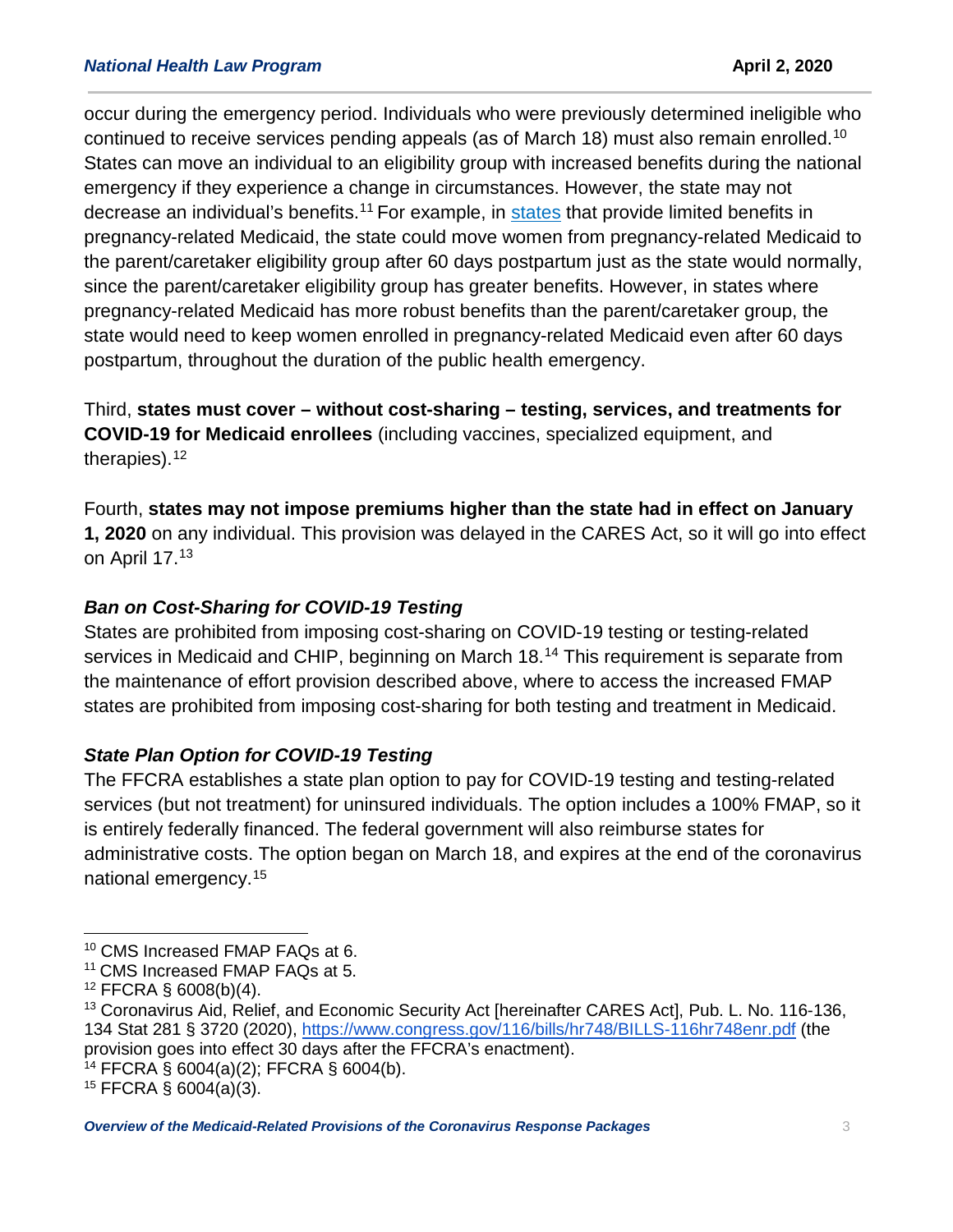The CARES Act clarified that the definition of "uninsured" for the purposes of this state plan option includes individuals enrolled in limited-scope Medicaid programs, as well as individuals who are in the "Medicaid gap" in states that did not expand Medicaid.<sup>[16](#page-3-0)</sup>

# **The Coronavirus Aid, Relief, and Economic Security Act (CARES Act)** *Cash Assistance Provisions*

The law includes several provisions that provide cash assistance to individuals during the pandemic. These provisions have special rules about whether they are treated as income or assets for Medicaid, CHIP, and the Marketplace.

First, the law provides a \$600 per week supplement to unemployment insurance benefits for the next four months, in addition to the base unemployment payment an individual receives.<sup>[17](#page-3-1)</sup> The supplemental benefits do not count as income for the purposes of Medicaid and CHIP, although an individual's base unemployment payment still counts as income.[18](#page-3-2) In contrast, both the new supplemental payment and the base unemployment benefit do count as income for Marketplace tax credits.[19](#page-3-3)

Additionally, most individuals are eligible for direct cash payments (or "Recovery Rebates") of \$1,[20](#page-3-4)0 per adult and \$500 per child up to age 17.<sup>20</sup> Many people will receive these payments automatically. However, some people who have not filed taxes in 2018 or 2019 will need to file to receive the payment, even if they are not otherwise required to file a tax return.<sup>[21](#page-3-5)</sup> Individuals who receive Social Security benefits will receive the payments automatically.<sup>[22](#page-3-6)</sup> Additionally, a major concern with these payments is that they are only available to individuals with a Social Security Number, not those who file with an ITIN.<sup>[23](#page-3-7)</sup>

Because these "Recovery Rebate" payments are structured as tax refunds, they do not count as income for the purposes of Medicaid, CHIP, the Marketplace, or other public benefit

<span id="page-3-7"></span>

<span id="page-3-0"></span> <sup>16</sup> CARES Act § 3716.

<span id="page-3-1"></span><sup>17</sup> CARES Act § 2104(b)(1).

<span id="page-3-2"></span><sup>18</sup> CARES Act § 2104(h).

<span id="page-3-3"></span><sup>19</sup> Christen Linke Young, USC-Brookings Schaeffer Initiative for Health Policy, *What Do I Do if I Lose My Job-Based Health Insurance?* (March 2020), [https://www.brookings.edu/blog/usc-brookings](https://www.brookings.edu/blog/usc-brookings-schaeffer-on-health-policy/2020/03/17/what-do-i-do-if-i-lose-my-job-based-health-insurance/)[schaeffer-on-health-policy/2020/03/17/what-do-i-do-if-i-lose-my-job-based-health-insurance/.](https://www.brookings.edu/blog/usc-brookings-schaeffer-on-health-policy/2020/03/17/what-do-i-do-if-i-lose-my-job-based-health-insurance/)<br><sup>20</sup> CARES Act § 2201.

<span id="page-3-5"></span><span id="page-3-4"></span><sup>&</sup>lt;sup>21</sup> Internal Revenue Service, *Economic Impact Payments: What You Need to Know* (March 30, 2020), https://www.irs.gov/newsroom/economic-impact-payments-what-you-need-to-know.

<span id="page-3-6"></span><sup>&</sup>lt;sup>22</sup> Department of the Treasury, *Social Security Recipients will Automatically Receive Economic Impact Payments* (April 1, 2020), [https://home.treasury.gov/news/press-releases/sm967.](https://home.treasury.gov/news/press-releases/sm967)<br><sup>23</sup> CARES Act § 2201(g)(2)(a)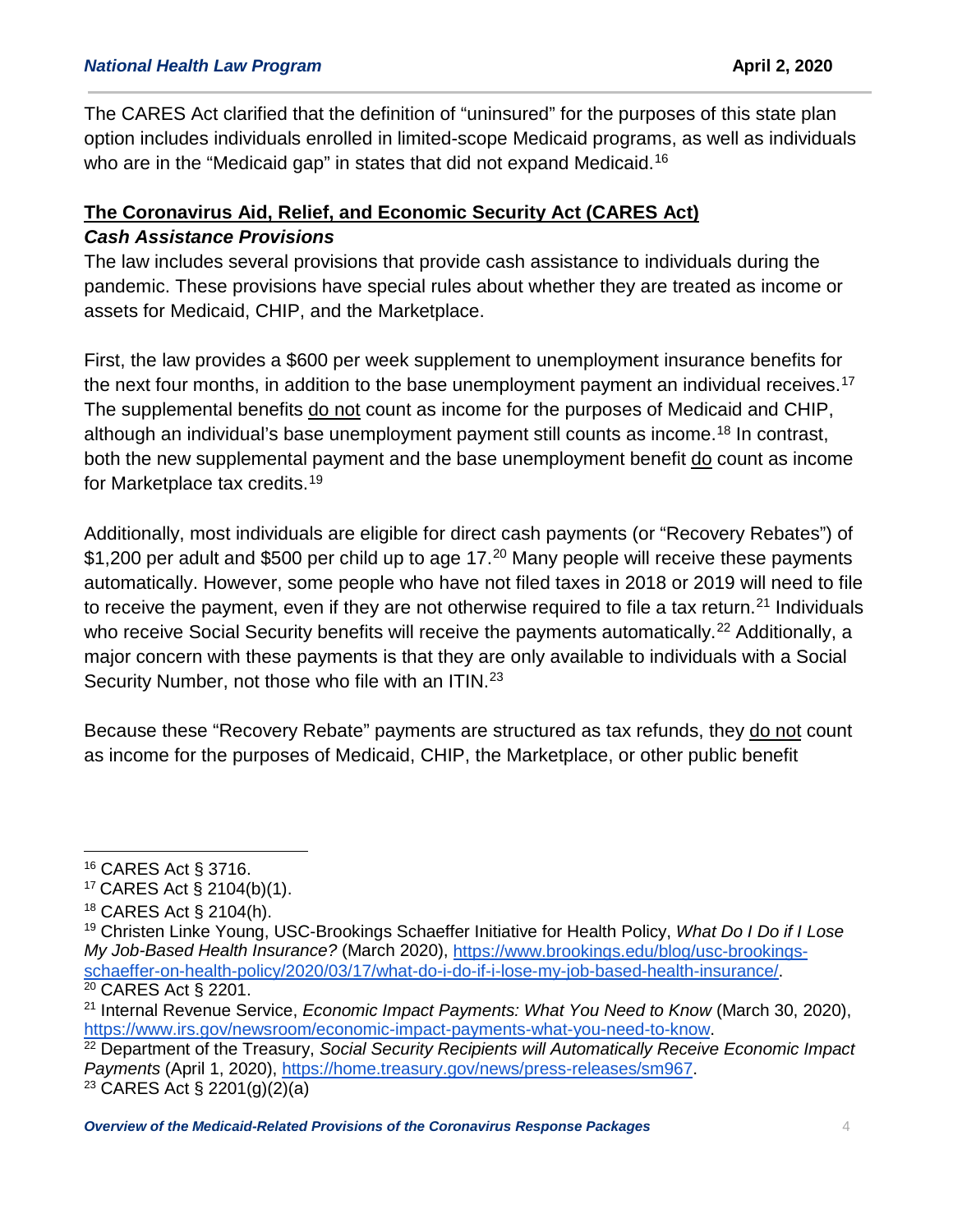programs.<sup>[24](#page-4-0)</sup> For Medicaid eligibility groups that have asset tests, the rebates are only taken into account as resources twelve months after receipt.<sup>[25](#page-4-1)</sup>

#### *Home and Community-Based Services*

States now have the option to continue to provide home and community-based services, including attendant care, to individuals who are admitted to an acute care hospital. These services must not be duplicative of hospital services, and must be included in an individual's plan of care. The services should be designed to ensure smooth transitions between acute care settings and the community, and to preserve an individual's functional abilities.<sup>[26](#page-4-2)</sup>

#### *Health Care Extenders*

The law also included a package of policies that Congress provides periodic extensions for (the "extenders"). The CARES Act extended the Money Follows the Person program and spousal impoverishment protections until November 30.<sup>[27](#page-4-3)</sup> Additionally, the Community Mental Health Services Demonstration Program is extended until November 30, and will be expanded to two additional states.[28](#page-4-4) Reductions in Medicaid Disproportionate Share Hospital (DSH) payments are also delayed until after November 30. [29](#page-4-5)

### *Small Business Loans*

A provision in an earlier draft of the CARES Act excluded all nonprofits that receive Medicaid funding from receiving small business loans. This was removed from the final version of the law. However, the Small Business Administration retains broad discretion through its determination of "affiliation" to potentially deny loans for Planned Parenthood and other organizations.[30](#page-4-6)

## **Conclusion**

The Families First Coronavirus Response Act and the Coronavirus Aid, Relief, and Economic Security Act contain many provisions that can help ensure individuals have the health care coverage they need during this pandemic. However, while these laws made progress, there is still far more to do – both to ensure that states and the federal government faithfully implement these laws, and to ensure that future policies during this national emergency meet the needs of individuals who are low-income, immigrants or underserved.

<span id="page-4-0"></span> <sup>24</sup> 26 USC §  6409.

<span id="page-4-1"></span><sup>25</sup> 26 USC §  6409.

<span id="page-4-2"></span><sup>26</sup> CARES Act § 3715.

<span id="page-4-3"></span><sup>27</sup> CARES Act § 3811; CARES Act § 3812.

<span id="page-4-4"></span><sup>28</sup> CARES Act § 3814.

<span id="page-4-5"></span><sup>29</sup> CARES Act § 3813.

<span id="page-4-6"></span><sup>&</sup>lt;sup>30</sup> Greg Sargent, *There's a Big Victory Buried in the \$2 Trillion Dollar Rescue Bill*, Washington Post, (March 26, 2020), [https://www.washingtonpost.com/opinions/2020/03/26/theres-big-victory-buried-2](https://www.washingtonpost.com/opinions/2020/03/26/theres-big-victory-buried-2-trillion-rescue-bill/) [trillion-rescue-bill/.](https://www.washingtonpost.com/opinions/2020/03/26/theres-big-victory-buried-2-trillion-rescue-bill/)

*Overview of the Medicaid-Related Provisions of the Coronavirus Response Packages* 5